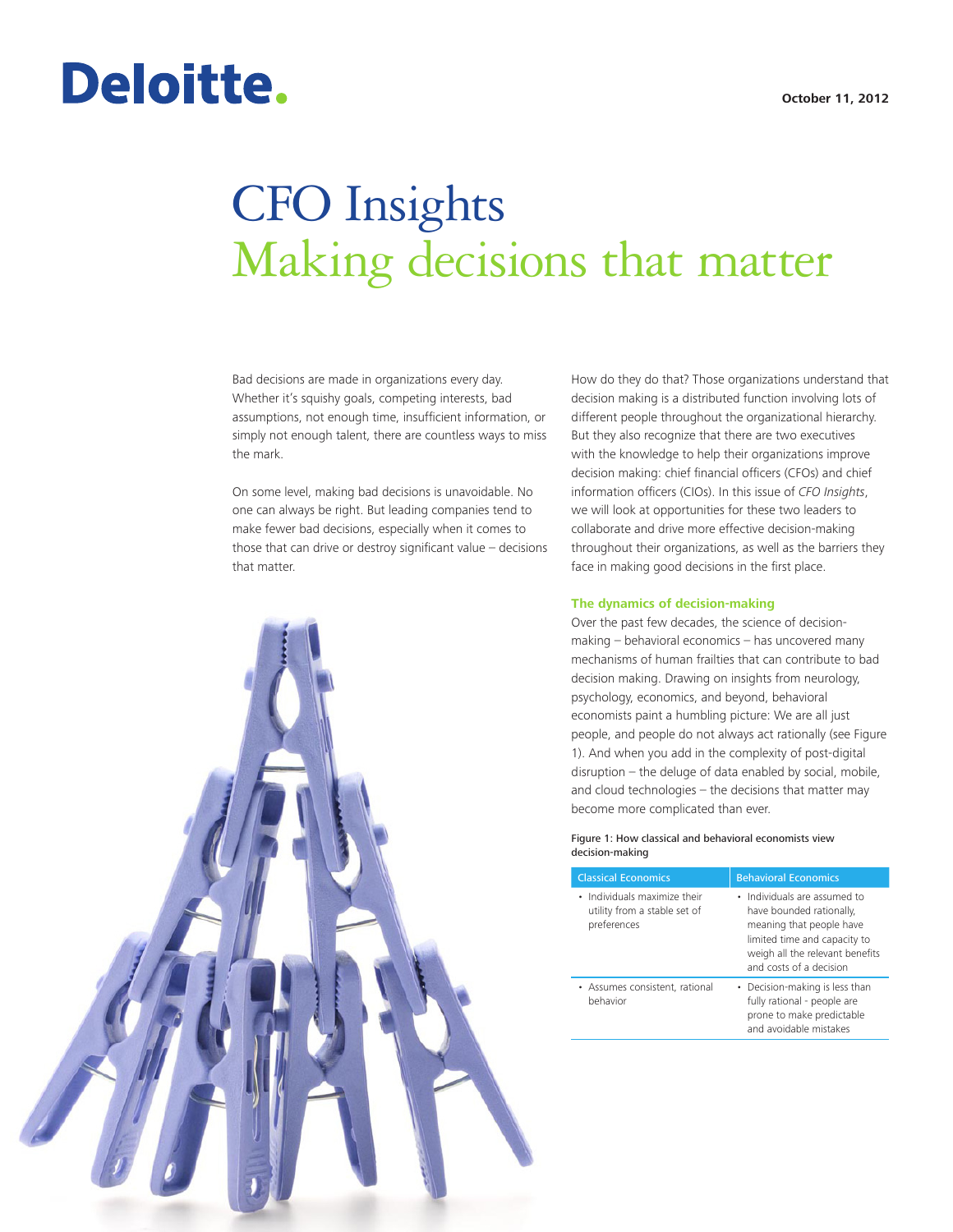Improving the quality of decisions, therefore, should begin with an understanding of the biases inherent in decisionmaking. These biases occur at the individual, group, and organizational levels.

Individual level. These behavioral biases are the result of deep psychological dimensions that can lead to predictable patterns of poor judgment. They include such blind spots as framing biases and overconfidence.

Group level. Pitfalls at the group level usually involve a lack of clarity around decision rights. Specifically, teams often move forward on important decisions without explicit agreement on the *who, what,* and *how* of decision-making.

Organization level. At this level, decision effectiveness becomes a matter of execution. A transparent approach to communicating and implementing decisions is important.

Within and across each of these levels, all sorts of biases and blind spots have the potential to disrupt effective decisions. They are often revealed when people are asked to assess information, develop estimates, or make assumptions.

# **Decision quality: Point of impact for CFOs and CIOs**

Of course, many decisions that matter involve all three. To implement an effective pricing strategy, for example, requires assessing information from a multitude of competitors. To set appropriate targets for future hiring requires developing adequate estimates for growth. And making new capital investments depends on making assumptions about timing, markets, and the cost of capital. Yet, while every organization is different, it is possible to construct a working list of typical decisions that matter across organizations and see where input from both CFOs and CIOs could thwart potential biases and blind spots.

The following list of decisions that matter is only a partial one, but includes decisions a) where people can act more wisely with an effective decision-making infrastructure in place, and b) are important enough to seriously impact value creation (see Figure 2). And while CFOs and CIOs are not personally responsible in every area, their roles can significantly influence those who are.

| <b>Decision category</b>     | <b>Decisions that matter</b>                                                                                                              |
|------------------------------|-------------------------------------------------------------------------------------------------------------------------------------------|
| Capital projects             | Which investments should we make in new capital projects?                                                                                 |
|                              | How should capital be allocated across asset classes or capital outlays?                                                                  |
|                              | Which projects should we retire from our portfolio?                                                                                       |
| <b>Technology strategy</b>   | Which investments should we make in new IT projects?                                                                                      |
| and investments              | What technology investments should be made across the organization?                                                                       |
| <b>Enterprise planning</b>   | What is the appropriate budget for an enterprise over a given time horizon?                                                               |
|                              | Which strategic plans do we need to have in place to achieve our goals?                                                                   |
| Pricing                      | What is the most effective pricing strategy relative to our competitors?                                                                  |
|                              | When should we modify our pricing strategy to respond to changes in our competitive environment?                                          |
| Supply chain                 | Which strategies and practices should be in place for moving the right product to the right place at the right time?                      |
|                              | What are the most effective direct and indirect sourcing and procurement strategies for reaching our goals and satis-<br>fying customers? |
|                              | How can we improve sales and operations planning while achieving supply chain flexibility?                                                |
| Organizational<br>strategies | What are the vision, mission, and values of our organization?                                                                             |
|                              | Which operating model is preferred for our organization?                                                                                  |
|                              | What is our talent management strategy?                                                                                                   |



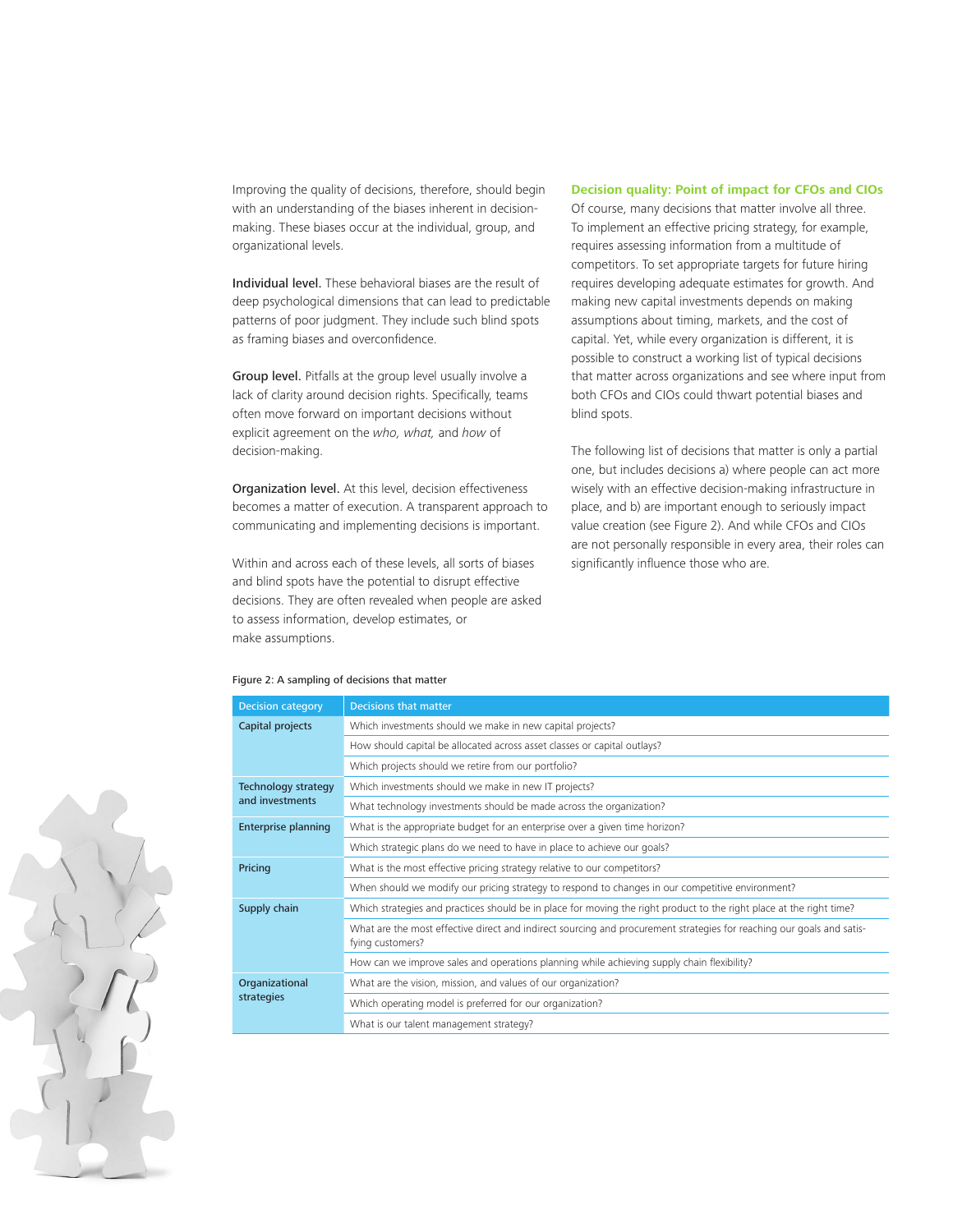## **The CFO as catalyst**

To positively influence decision making, however, CFOs and CIOs should be well versed in the nuances of behavioral economics. Having structured processes in place is not enough to determine good decisions. Even with your most knowledgeable people and leading processes, blinds spots and biases can still negatively affect decisions that matter.

Part of the problem is that in business seeking insights from others on big decisions is often viewed as a sign of weakness. Bold confidence tends to be rewarded more than careful deliberation, even when the confidence proves to have been misplaced. Look into the fast-paced frenzy of mergers and acquisitions, where half of all transactions fail to produce the expected value.<sup>1</sup> The truth is, though, that almost any decision that matters can be undermined by common human biases, group dynamics, and organizational blind spots.

A CFO's perspective and insight, in particular, can help mitigate those risks. In fact, in their roles as catalysts,<sup>2</sup> CFOs have the opportunity to lift overall performance and create value through better decisions. The role can be bolstered by the following attributes:

Instinctive objectivity. Like anyone, CFOs have biases. Yet, because of their roles and formal responsibilities, they bring an inherent objectivity to business. They are independent from many strategic business decisions, even as they support those decisions with analytics, insights, and data.

Central to performance management. CFOs are responsible for understanding past, present, and future performance. Moreover, they are tasked with driving an organization-wide understanding of performance drivers. And since finance organizations are capable of drawing connections between business decisions and results, CFOs are well positioned to distinguish which decisions produce results.

Masters of tradeoffs. Understanding and evaluating tradeoffs is an important part of making effective decisions. It is also an activity in which CFOs often excel, because weighing costs and benefits is routine in the finance organization, as is the job of increasing returns while reducing risks. If you really want to understand how tradeoffs work, ask a CFO.

# **The illusion of validity**

Acting as a catalyst for smarter decision-making throughout the business, however, starts with a CFO understanding his or her own biases. As CFO, though, there is a good chance those personal blind spots and biases have already kicked in. Confident in their own objectivity and analytical abilities, some CFOs may have already decided that improving how their organization makes decisions is not an immediate priority. They may even believe that their organization is significantly better than average, and that they can live with the cost of a few bad decisions.

Such is the bias of overconfidence, one of the darkest of blind spots uncovered by behavioral economists, such as Daniel Kahneman, who noted:

*"The confidence we experience as we make a judgment is not a reasoned evaluation of the probability that it is right. Confidence is a feeling, one determined mostly by the coherence of the story and by the ease with which it comes to mind, even when the evidence for the story is sparse and unreliable. The bias toward coherence favors overconfidence. An individual who expresses high confidence probably has a good story, which may or may not be true." 3*

Still, even CFOs confident enough to improve decision making will bring their own biases to every decision. Moreover, their biases are backed by the considerable weight of the CFO title, which can be an intimidating presence to colleagues at every level of the organization. But by focusing on the following three areas, CFOs can start to weed out biases that undermine value:

1. Sharpen. Get smart about the most common mistakes organizations make regarding decisionmaking – with a specific focus on your own organization's performance, biases, and culture. For a CFO, that means listening to those involved in the process and actually understanding how they think and execute. Then, armed with their insights, CFOs can pinpoint areas of potential weakness and create targeted contingency plans to keep decisions on track.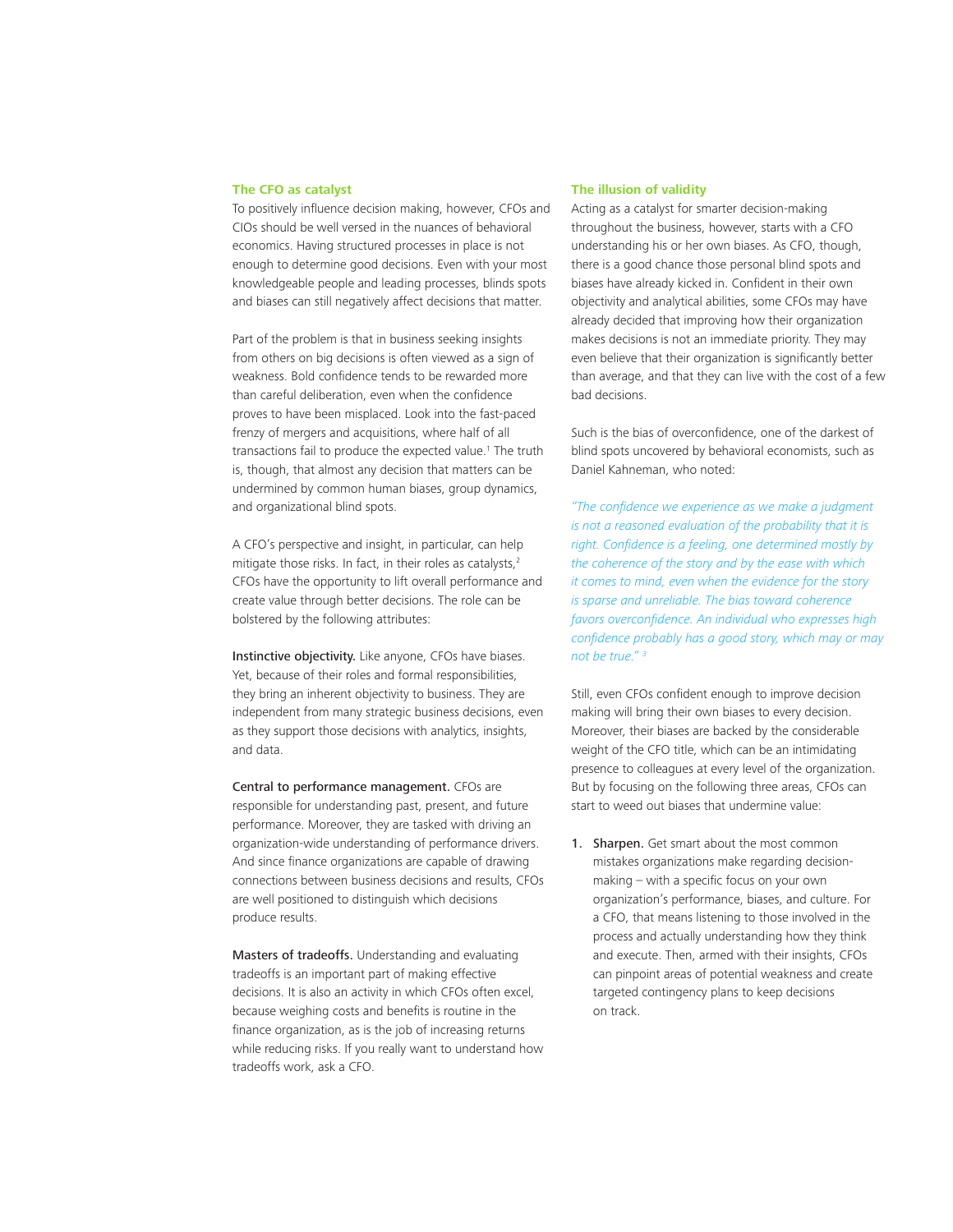- 2. Shape. Revisit your organization's framework for making decisions with an eye toward applying it broadly and deeply across the enterprise. Decisions should not be confined to business units, for example, when the issues they address extend cross functionally. This may eventually require instituting a shared language that addresses the most common biases and blind spots in your organization. In addition, be sure to shape the framework so that it's relevant for decisions made by individuals (reflecting personal biases), groups (reflecting the need for decision rights), and the broader organization (where analytics and execution come into play).
- **3.** Show. Lead by example using the framework and language in everyday decisions. This will include enlisting your own personal decision advisor  $-$  a partner you can count on to shine a bright light on your own individual biases and blind spots. As your advisor, this wingman can remind you not to be completely wedded to the numbers in the decisionmaking process. You may want to be precise in making a decision, but relying on only the numbers can turn out to be the precisely wrong approach.

# **The CIO connection**

Many CFOs have found a willing partner in the CIO – a person who can bring several specific, powerful capabilities to the table. Central to those capabilities is the ability to identify and deliver the right data at the right time to run the business. Not only do CIOs traffic in the currency of data every day, they typically bring a completely different way of thinking about that information. For CFOs itching to eliminate their blind spots, CIOs can be instrumental, particularly in the following areas:

# Big data

As business leaders try to crack the code on big data, the tools and skills at the CIO's disposal have begun to take on new relevance. Whether the challenge is to simply capture these immense and complex data sets, or to analyze and visualize the underlying data in new ways, CIOs can be instrumental. When it comes to making smarter, more informed decisions, big data represents a potential windfall – but only if you know what to do with it.

# Information visualization

Information visualization is another area where CIOs can bring a lot of value. As organizations push decision-making information out to the broader workforce, they should improve how that information is presented. CIOs are at the forefront of visualization and user experience. To get an idea of the impact that better visualization could have on CFO-supported decision-making, consider the example of heat maps – a "Doppler radar" view of business issues that allow decision makers to make complex associations using a series of simple, intuitive maps (see Figure 3).

#### Predictive analytics

The practice of business analytics is moving quickly from hindsight to insight to foresight – particularly the ability to predict what will likely happen, using a mix of current and historical data, as well as information from external sources. While this is certainly not only a technological challenge, technology has a big role to play, and CIOs are important partners to the CFO in effectively leveraging data management and business-intelligence techniques for fact-based and predictive decision-making.



#### Figure 3: A "Doppler radar" view of business issues

Source: Deloitte Consulting LLP Analysis 2011

In this heat map visualization, a financial services firm has created a view of the characteristics of customers who consistently delivered profitable loans. By grouping the customers into profit-based segments, the company identified other variables that were strongly correlated to profitability – not just demographic information, but also details such as the origination amount, interest rate paid, dealer markup, and more.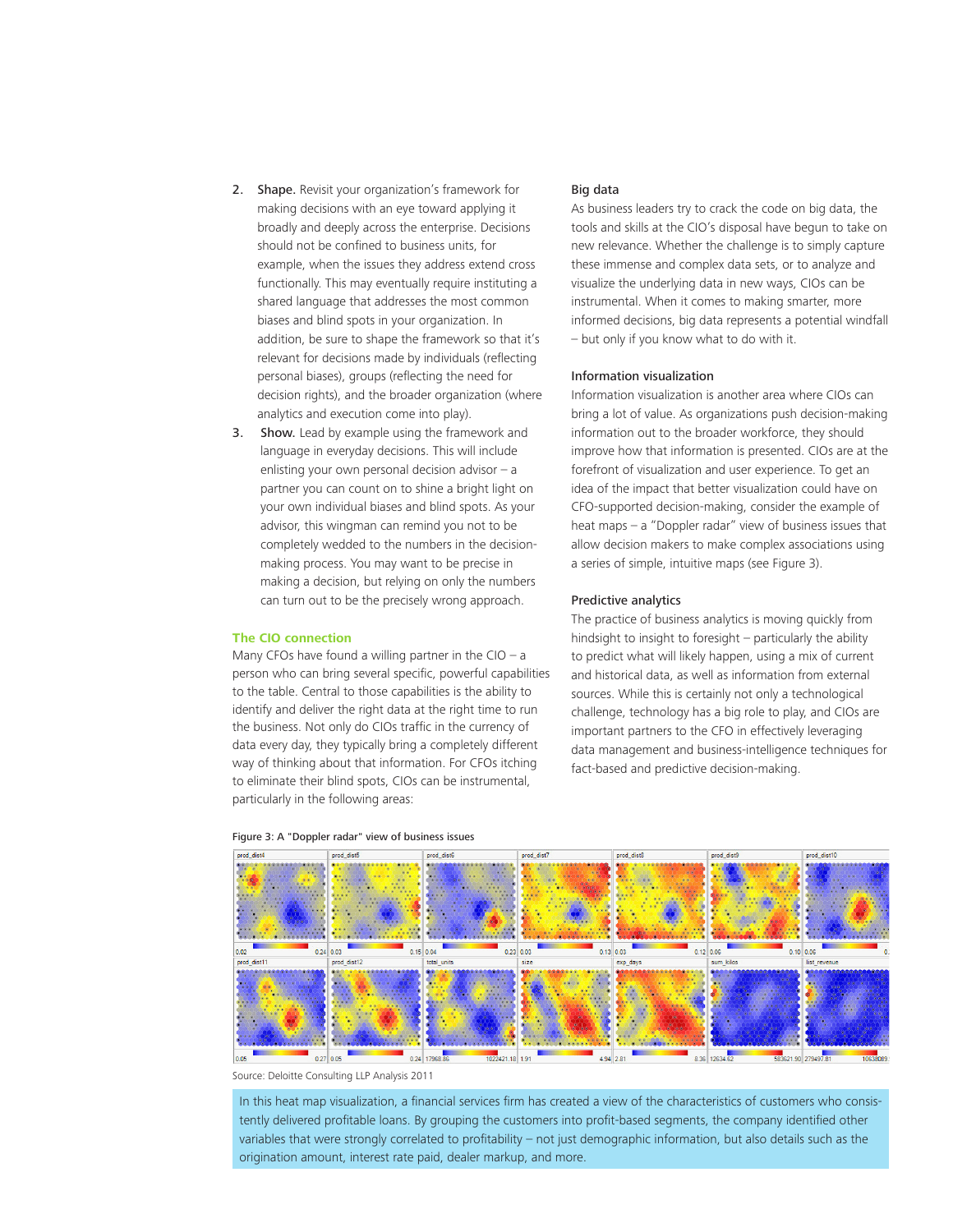#### **A call to excellence**

The cost of poor business decision-making affects companies every day. Even organizations with leaders who know better often fail to avoid some of the most basic errors. Moreover, individuals and groups tasked with making decisions are sometimes simply not able to selfcorrect for their biases.

For CFOs looking to improve the quality of decision-making in their organizations, there are plenty of peers who can help. But there may be no better door to knock on first than the one that says "CIO."

# **Primary Contact**

Steven Ehrenhalt Global Finance Transformation Leader Deloitte Consulting LLP hehrenhalt@deloitte.com

# Rich Penkoski

Principal Deloitte Consulting LLP rpenkoski@deloitte.com

# Laura Bede

Senior Manager Deloitte Consulting LLP lbede@deloitte.com

#### Endnotes

- 1 Bloor Research, Nov. 2007; Deloitte 2000: ("Solving the Merger Mystery, Maximizing the Payoff of Mergers & Acquisitions), etc. There are numerous studies that support the statement above. "Fewer than 30% of merging companies improve shareholder value five years after the acquisitions have been completed" - "Does M&A Pay?" Robert F. Bruner, Chapter 3, Applied Mergers & Acquisitions, John Wiley & Sons, 2004
- 2 "Four Faces of the CFO," Deloitte U.S. CFO Program [http://www.deloitte.com/view/en\\_US/us/Insights/browse-by-role/Chief-Financial-Officer-CFO/](http://www.deloitte.com/view/en_US/us/Insights/browse-by-role/Chief-Financial-Officer-CFO/Four-Faces-of-the-CFO-Chief-Financial-Officer/index.ht) [Four-Faces-of-the-CFO-Chief-Financial-Officer/index.ht](http://www.deloitte.com/view/en_US/us/Insights/browse-by-role/Chief-Financial-Officer-CFO/Four-Faces-of-the-CFO-Chief-Financial-Officer/index.ht)
- <sup>3</sup> "Don't blink: The hazards of confidence," Daniel Kahneman, New York Times, October 2011

Deloitte CFO Insights are developed with the guidance of Dr. Ajit Kambil, Global Research Director, Deloitte CFO Program, Deloitte LLP, and Lori Calabro, Senior Manager, CFO Education & Events, Deloitte LLP.

# About Deloitte's CFO Program

The CFO Program brings together a multidisciplinary team of Deloitte leaders and subject matter specialists to help CFOs stay ahead in the face of growing challenges and demands. The Program harnesses our organization's broad capabilities to deliver forward thinking and fresh insights for every stage of a CFO's career – helping CFOs manage the complexities of their roles, tackle their company's most compelling challenges and adapt to strategic shifts in the market.

For more information about Deloitte's CFO Program visit our website at www.deloitte.com/us/cfocenter.